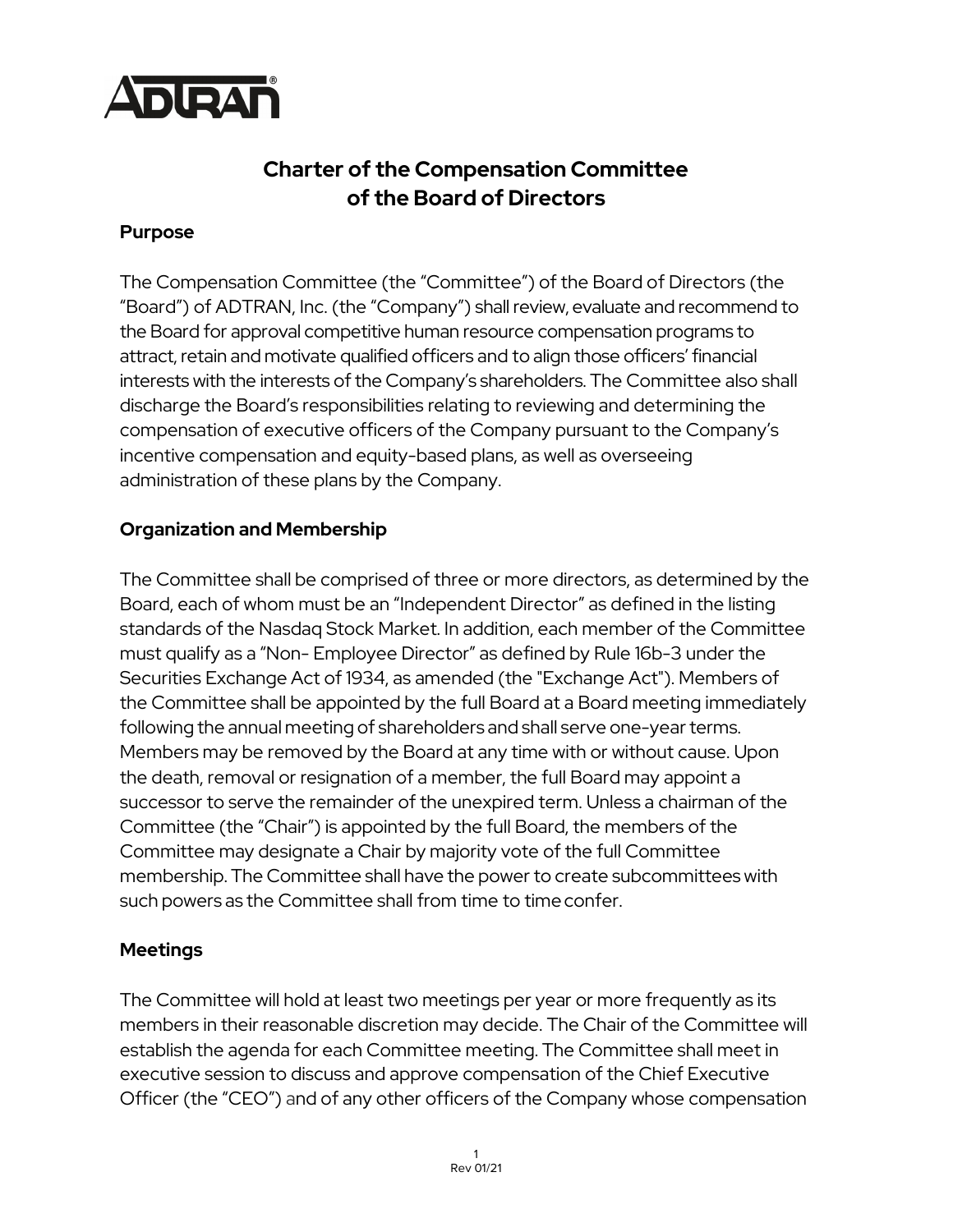

is on the agenda for that meeting. The Committee shall also meet with the CEO, the director of Human Resources and such other members of management or other persons as it deems appropriate at each meeting. The Committee shall be responsible for maintaining appropriate records of its actions and minutes of its meetings. The Committee is governed by the same rules regarding meetings (including meetings in person or by telephone or other similar communications equipment), action without meetings, notice, waiver of notice, and quorum and voting requirements as are applicable to the Board.

## **Responsibilities, Duties and Authority**

To fulfill its responsibilities and duties, the Committee will:

- 1. Review this Committee charter at least annually and update, as necessary, and recommend any proposed changes to the Board for approval.
- 2. Review, evaluate and make recommendations to the Board with respect to plans. In doing so, the Committee shall consider the results of the most recent stockholder advisory vote on executive compensation ("Say on Pay Vote") required by Section 14A of the Exchange Act.
- 3. Discharge the Board's responsibilities to review and approve compensation of the Company's executive officers under compensation plans previously approved by the Board and within such other guidelines as may be communicated by the Board.
- 4. Review the Company's incentive compensation arrangements to consider whether they encourage excessive risk-taking, review and discuss at least annually the relationship between risk management policies and practices and compensation, and evaluate compensation policies and practices that could mitigate any such risk.
- 5. Review and approve annual performance goals and objectives relevant to the CEO's compensation.
- 6. Review and approve the CEO's compensation level based upon the evaluation of the CEO's performance conducted by the Board and within parameters communicated by the Board. In reviewing and approving CEO compensation, the Committee shall consider the results of the Say on Pay Vote. The CEO cannot be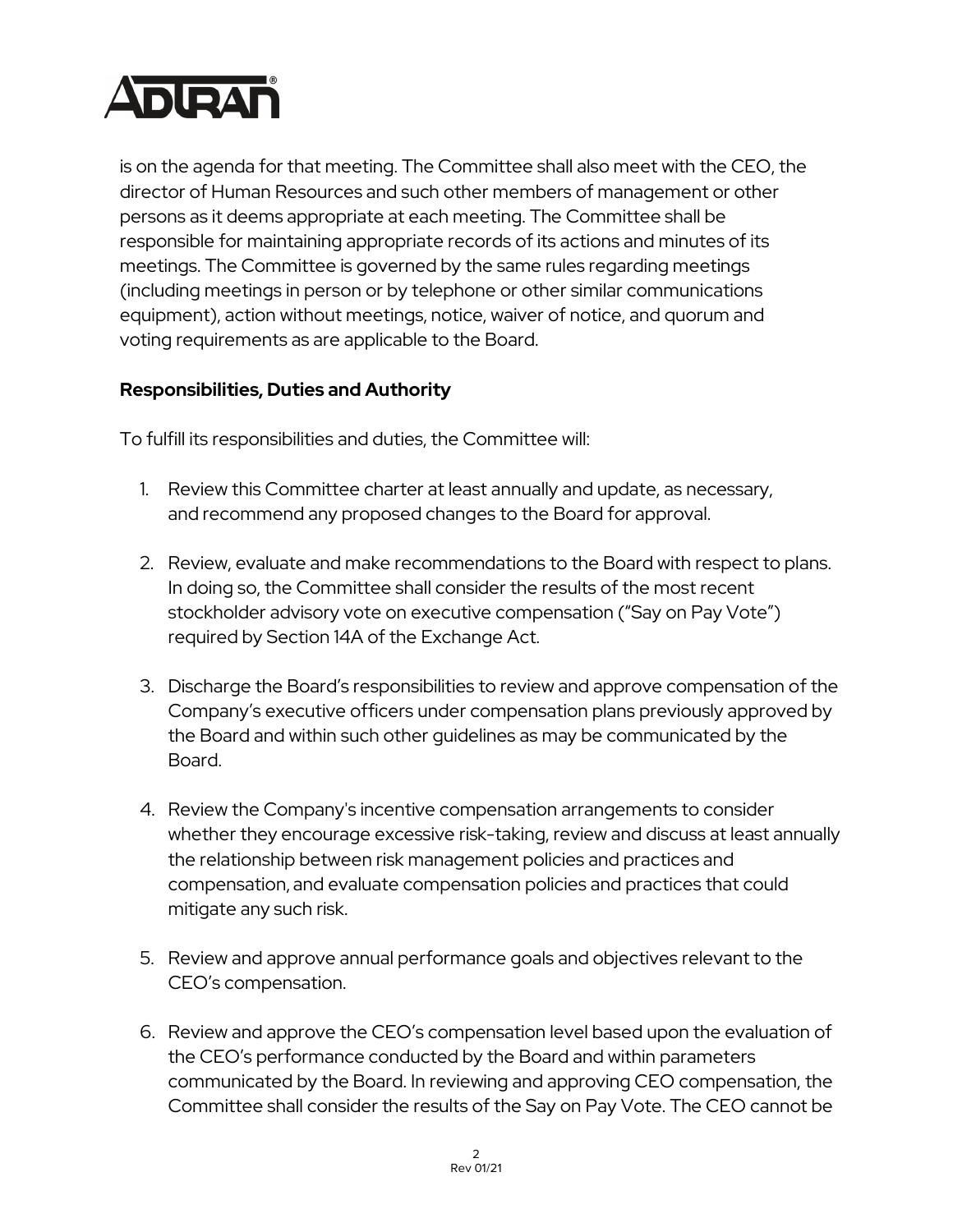

present during any voting or deliberations by the Committee on his or her compensation.

- 7. Review and approve the compensation of all other executive officers of the Company and the annual performance goals and objectives relevant to their compensation. In reviewing and approving executive compensation, the Committee shall consider the results of the most recent Say on Pay Vote.
- 8. Approve option grants and stock awards under the Company's equity-based plans, including designation of the employees to whom the awards are to be granted, the amount of the award or equity to be granted and the terms and conditions applicable to each award or grant,subject to the provisions of each plan.
- 9. Review and make recommendations to the Board with respect to any stockholder proposals related to compensation matters.
- 10. Review on behalf of the Board the frequency with which the Company will conduct Sayon Pay Votes, taking into account the results of the most recent stockholder advisory vote on frequency of Say on Pay Votes required by Section 14A of the Exchange Act.
- 11. Review and make recommendations to the Board regarding any employment agreementsand any severance arrangements or plans, including any benefits to be provided in connection with a change in control, for the CEO and other executive officers.
- 12. Review all director compensation and benefits for service on the Board and Board committees at least once per year and recommend any changes to the Board as necessary.
- 13. In its sole discretion, retain or obtain the advice of a compensation consultant, legalcounsel or other adviser.
- 14. Be directly responsible for the appointment, compensation and oversight of the work ofany compensation consultant, legal counsel and other adviser retained by the Committee. However, the Committee shall not be required to implement or act consistently with the advice or recommendations of its compensation consultant, legal counsel or other advisor, and the authority granted in this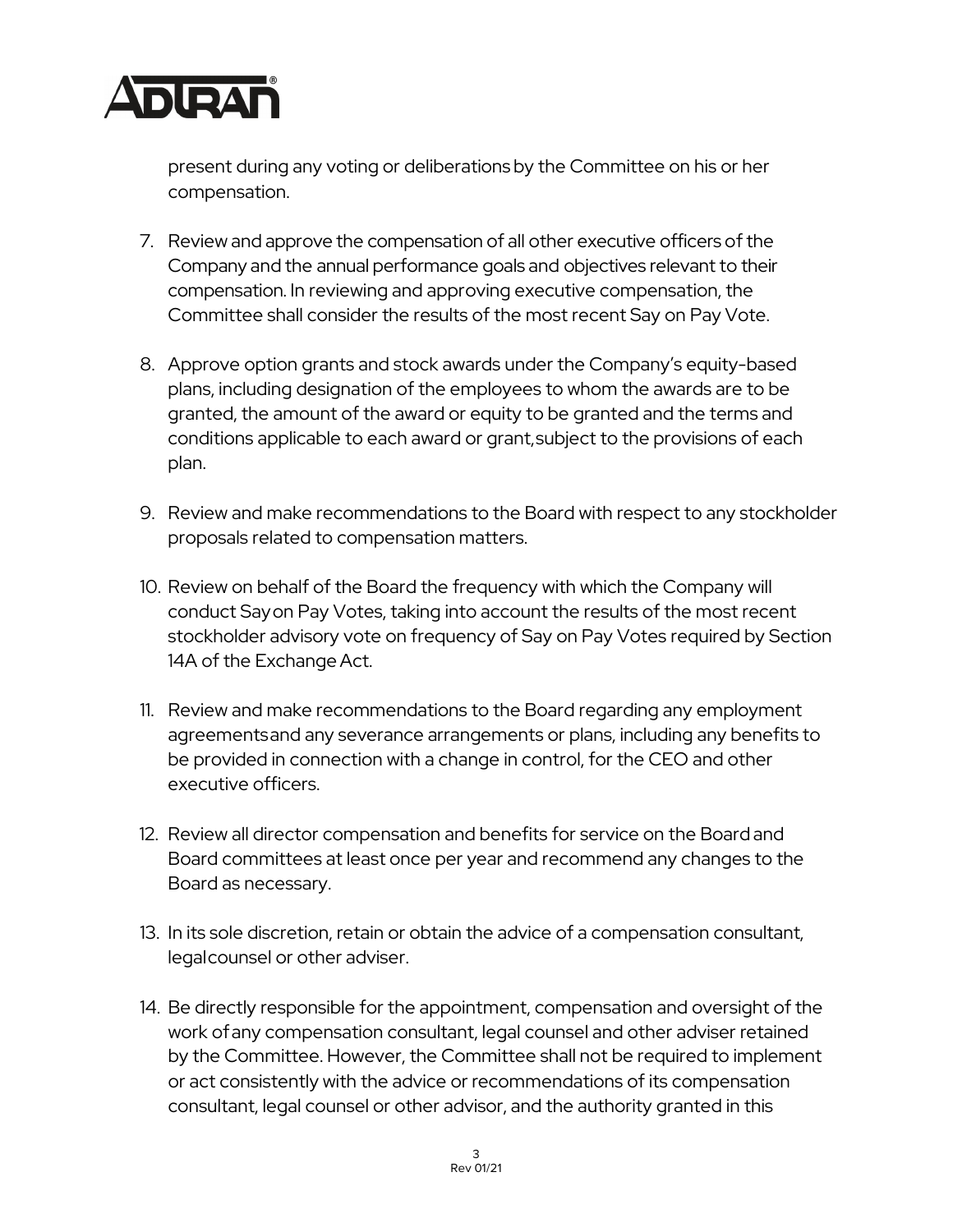

Charter shall not affect the ability or obligation of the Committee to exercise its own judgment in fulfillment of its duties under this Charter.

- 15. Determine the appropriate funding for payment of reasonable compensation to a compensation consultant, legal counsel or any other adviser retained by the Committee,which funding will be provided by the Company.
- 16. Select, or receive advice from, a compensation consultant, legal counsel or other adviser (an "Adviser"), other than in-house legal counsel, only after assessing the independence of such Adviser by taking into consideration the following factors:
	- (i) the provision of other services to the Company by the person/entity that employs the Adviser (the "Adviser'sEmployer");
	- (ii) the amount of fees received from the Company by the Adviser's Employer, asa percentage of the total revenue of the Adviser's Employer;
	- (iii) the policies and procedures of the Adviser's Employer that are designed to prevent conflicts of interest;
	- (iv) any business or personal relationship of the Adviser with a member of the Committee;
	- (v) any stock of the Company owned by the Adviser; and
	- (vi) any business or personal relationship of the Adviser or the Adviser's Employer with an executive officer of theCompany.

Notwithstanding the foregoing, the Committee may select, or receive advice from, any Adviser it prefers, including ones that are not independent, after considering the six independence factors outlined above. Additionally, no assessment is required with respect to an Adviser that solely consults on a broadbased plan that does not discriminate in favor of executive officers or directors and that is available generally to all salaried employees, and/or that provides information that either is not customized for the Company or is customized based on parameters not developed by the Adviser, and about which the Adviser does